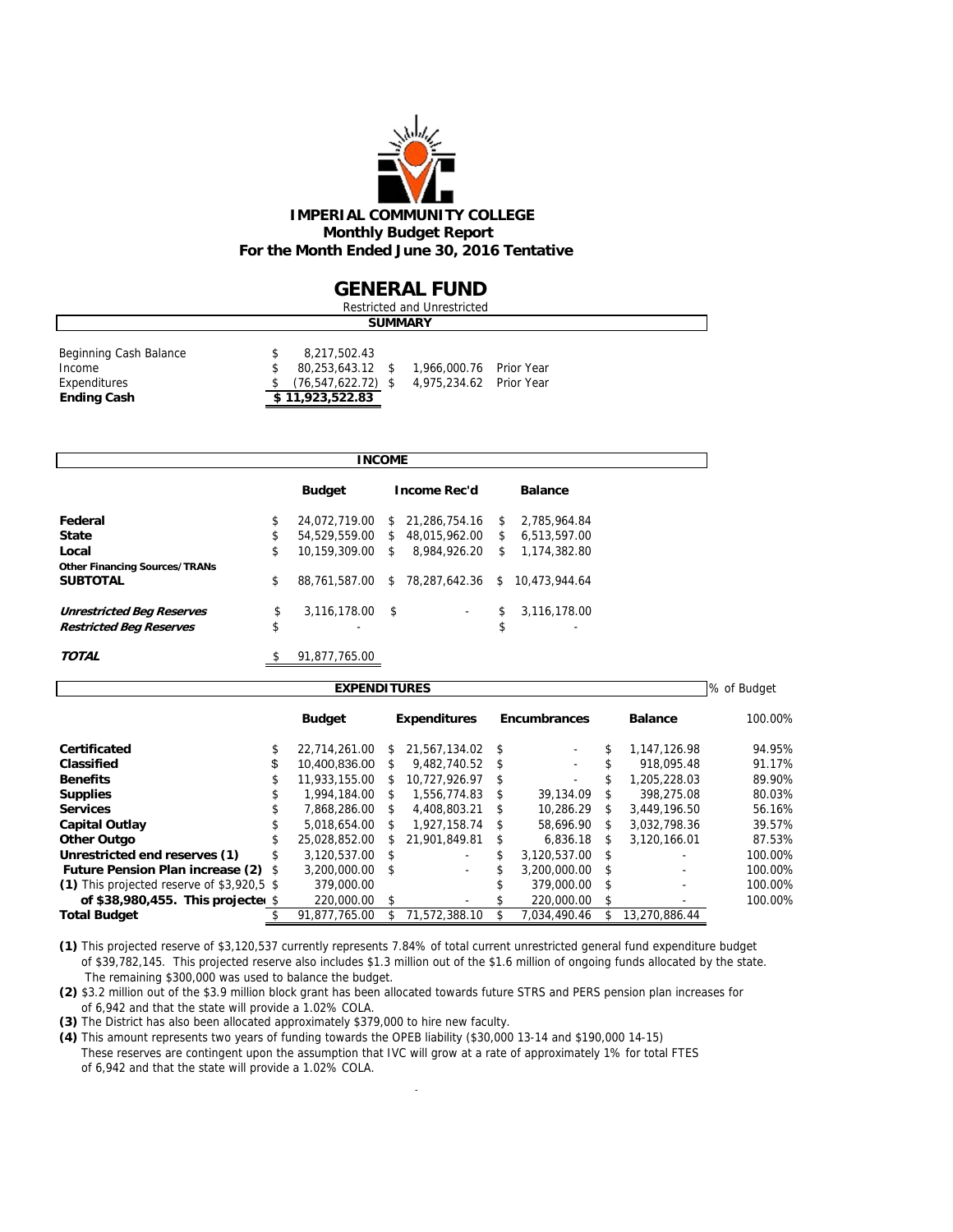

#### **IMPERIAL COMMUNITY COLLEGE Monthly Budget Report For the Month Ended June 30, 2016 Tentative**

## **CHILD DEVELOPMENT FUND**

|                                | <b>SUMMARY</b>           |               |                      |                     |                  |             |
|--------------------------------|--------------------------|---------------|----------------------|---------------------|------------------|-------------|
| <b>Beginning Cash Balance</b>  | \$<br>55,895.70          |               |                      |                     |                  |             |
| Income                         | \$<br>563,298.01         | \$            | 82,953.03 Prior Year |                     |                  |             |
| <b>Expenditures</b>            | \$<br>$(575, 566.50)$ \$ |               | 82,199.13            | Prior Year          |                  |             |
| <b>Ending Cash Balance</b>     | \$<br>43,627.21          |               |                      |                     |                  |             |
|                                |                          | <b>INCOME</b> |                      |                     |                  |             |
|                                | <b>Budget</b>            |               | <b>Income Rec'd</b>  | <b>Balance</b>      |                  |             |
| Federal                        | \$                       | \$            |                      | \$                  |                  |             |
| <b>State</b>                   | \$<br>831,897.00         | \$            | 468,313.00           | \$<br>363,584.00    |                  |             |
| Local                          | \$<br>12,100.00          | \$            | 12,031.98            | \$<br>68.02         |                  |             |
| <b>SUBTOTAL</b>                | \$<br>843,997.00         | \$            | 480,344.98           | \$<br>363,652.02    |                  |             |
| Other Fin Sources (Inter-fund) |                          | \$            |                      |                     |                  |             |
| <b>Beginning Balance</b>       | \$<br>57,006.00          | \$            |                      | \$<br>57,006.00     |                  |             |
| <b>TOTAL</b>                   | \$<br>901,003.00         |               |                      |                     |                  |             |
|                                | <b>EXPENDITURES</b>      |               |                      |                     |                  | % of Budget |
|                                | <b>Budget</b>            |               | <b>Expenditures</b>  | <b>Encumbrances</b> | <b>Balance</b>   | 100.00%     |
| Certificated                   | \$                       | \$            |                      | \$                  | \$               |             |
| Classified                     | \$<br>432,955.00         | \$            | 303,761.98           | \$                  | \$<br>129,193.02 | 70.16%      |
| <b>Benefits</b>                | \$<br>239,546.00         | \$            | 164,579.46           | \$                  | \$<br>74,966.54  | 68.70%      |
| <b>Supplies</b>                | \$<br>121,571.00         | \$            | 10,499.10            | \$                  | \$<br>111,071.90 |             |
| <b>Services</b>                | \$<br>35,323.00          | \$            | 7,509.16             | \$                  | \$<br>27,813.84  |             |
| <b>Capital Outlay</b>          | \$<br>18,000.00          | \$            | 7,017.67             | \$                  | \$<br>10,982.33  |             |
| <b>Other Outgo</b>             | \$<br>13,387.00          | \$            |                      | \$                  | \$<br>13,387.00  |             |
| Reserve Balance                | \$<br>40,221.00          | \$            |                      |                     | \$<br>40,221.00  |             |
| <b>Total Budget</b>            | \$<br>901,003.00         | \$            | 493.367.37           | \$<br>$\sim$        | \$<br>407,635.63 |             |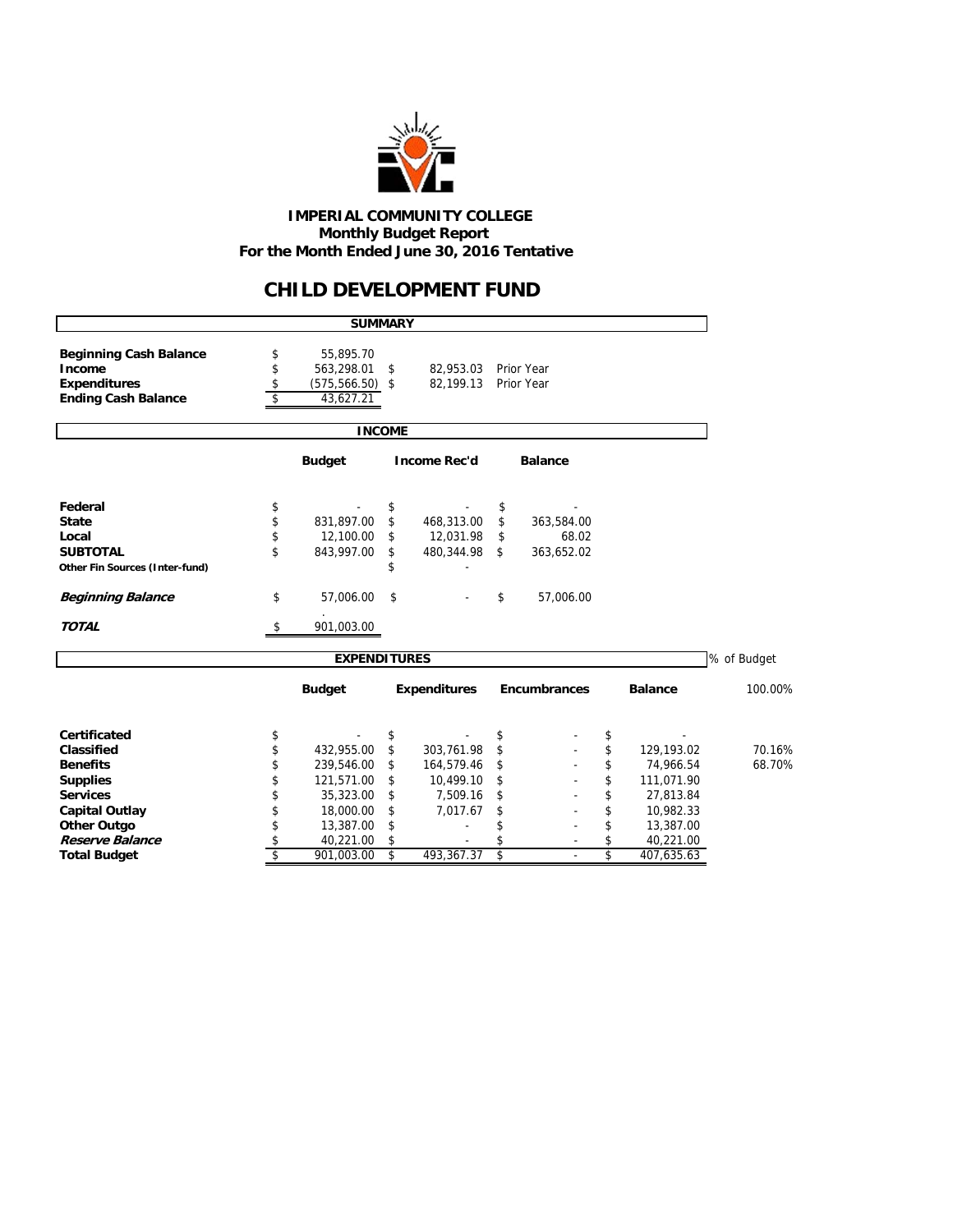

 **Monthly Budget Report For the Month Ended June 30, 2016 Tentative IMPERIAL COMMUNITY COLLEGE**

## **CAPITAL PROJECTS FUND (COPs)**

|                                                                                              |                                                        | <b>SUMMARY</b>                                          |          |                     |          |                          |          |                |  |
|----------------------------------------------------------------------------------------------|--------------------------------------------------------|---------------------------------------------------------|----------|---------------------|----------|--------------------------|----------|----------------|--|
| <b>Beginning Cash Balance</b><br>Income<br><b>Expenditures</b><br><b>Ending Cash Balance</b> | \$<br>\$<br>\$<br>\$                                   | 350,660.52<br>2,349.67<br>$(2,939.08)$ \$<br>350,071.11 | -\$      | 572.77              |          | Prior Year<br>Prior Year |          |                |  |
|                                                                                              |                                                        | <b>INCOME</b>                                           |          |                     |          |                          |          |                |  |
|                                                                                              | <b>Income Rec'd</b><br><b>Budget</b><br><b>Balance</b> |                                                         |          |                     |          |                          |          |                |  |
| Federal                                                                                      | \$                                                     |                                                         | \$       |                     | \$       |                          |          |                |  |
| <b>State</b>                                                                                 | \$                                                     |                                                         | \$       |                     | \$       |                          |          |                |  |
| Local                                                                                        | \$                                                     | 1,800.00                                                | \$       | 1,776.90            | \$       | 23.10                    |          |                |  |
| <b>SUBTOTAL</b>                                                                              | \$                                                     | 1,800.00                                                | \$       | 1,776.90            | \$       | 23.10                    |          |                |  |
| <b>Beginning Balance</b>                                                                     | \$                                                     | 351,233.00                                              | \$       |                     | \$       | 351,233.00               |          |                |  |
| <b>TOTAL</b>                                                                                 | \$                                                     | 353,033.00                                              |          |                     |          |                          |          |                |  |
|                                                                                              |                                                        | <b>EXPENDITURES</b>                                     |          |                     |          |                          |          |                |  |
|                                                                                              |                                                        | <b>Budget</b>                                           |          | <b>Expenditures</b> |          | <b>Encumbrances</b>      |          | <b>Balance</b> |  |
| Certificated                                                                                 |                                                        |                                                         |          |                     |          |                          |          |                |  |
| Classified                                                                                   | \$<br>\$                                               |                                                         | \$<br>\$ |                     | \$<br>\$ |                          | \$<br>\$ |                |  |
| <b>Benefits</b>                                                                              | \$                                                     |                                                         | \$       |                     | \$       |                          | \$       |                |  |
| <b>Supplies</b>                                                                              | \$                                                     |                                                         | \$       |                     | \$       |                          | \$       |                |  |
| <b>Services</b>                                                                              | \$                                                     |                                                         | \$       |                     | \$       |                          | \$       |                |  |
| <b>Capital Outlay</b>                                                                        | \$                                                     | 353,033.00                                              | \$       | 2,939.08            | \$       | 1,929.25                 | \$       | 348, 164. 67   |  |
| <b>Other Outgo</b>                                                                           | \$                                                     |                                                         |          |                     | \$       |                          |          |                |  |
| <b>Total Budget</b>                                                                          | \$                                                     | 353,033.00                                              | \$       | 2,939.08            | \$       | 1,929.25                 | \$       | 348,164.67     |  |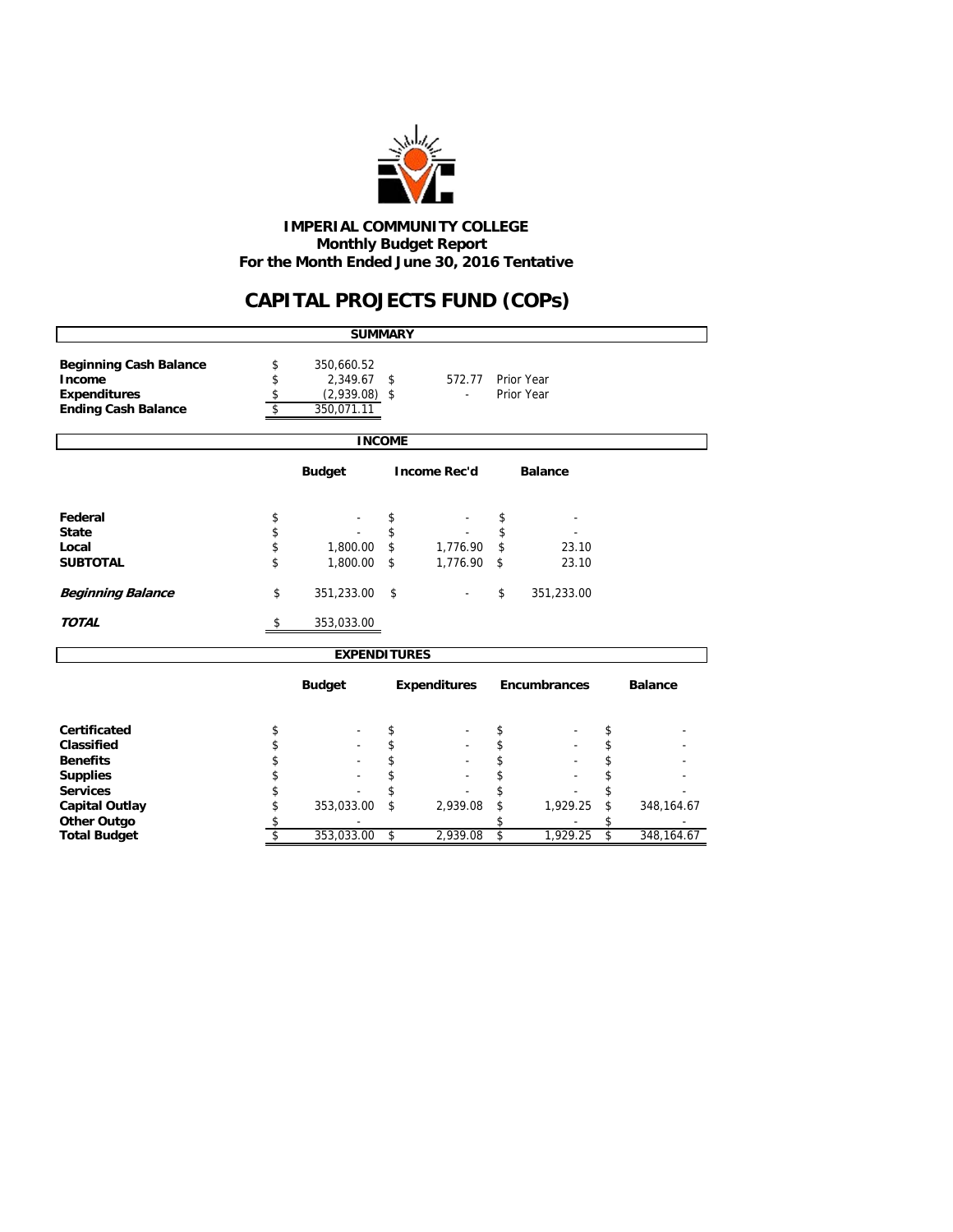

#### **IMPERIAL COMMUNITY COLLEGE Monthly Budget Report For the Month Ended June 30, 2016 Tentative**

## **IVC BUILDING FUND**

٦

Redevelopment Agencies Restricted Funds

 $\overline{\phantom{a}}$ 

|                                                                                              |                      | <b>SUMMARY</b>                                               |          |                       |          |                          |          |                  |
|----------------------------------------------------------------------------------------------|----------------------|--------------------------------------------------------------|----------|-----------------------|----------|--------------------------|----------|------------------|
| <b>Beginning Cash Balance</b><br>Income<br><b>Expenditures</b><br><b>Ending Cash Balance</b> | \$<br>\$<br>\$<br>\$ | 890,125.19<br>289,211.32<br>$(347, 148.24)$ \$<br>832,188.27 | \$       | 1,360.81<br>19,606.77 |          | Prior Year<br>Prior Year |          |                  |
|                                                                                              |                      | <b>INCOME</b>                                                |          |                       |          |                          |          |                  |
|                                                                                              |                      | <b>Budget</b>                                                |          | <b>Income Rec'd</b>   |          | <b>Balance</b>           |          |                  |
| Federal                                                                                      | \$                   |                                                              | \$       |                       | \$       |                          |          |                  |
| <b>State</b><br>Local                                                                        | \$<br>\$             | 300,000.00                                                   | \$<br>\$ | 287,850.51            | \$<br>\$ | 12,149.49                |          |                  |
| <b>SUBTOTAL</b>                                                                              | \$                   | 300,000.00                                                   | \$       | 287,850.51            | \$       | 12,149.49                |          |                  |
| <b>Beginning Balance</b>                                                                     | \$                   | 871,865.00                                                   | \$       |                       | \$       | 871,865.00               |          |                  |
| <b>TOTAL</b>                                                                                 | \$                   | 1,171,865.00                                                 |          |                       |          |                          |          |                  |
|                                                                                              |                      | <b>EXPENDITURES</b>                                          |          |                       |          |                          |          |                  |
|                                                                                              |                      | <b>Budget</b>                                                |          | <b>Expenditures</b>   |          | <b>Encumbrances</b>      |          | <b>Balance</b>   |
| Certificated                                                                                 | \$                   |                                                              | \$       |                       | \$       |                          | \$       |                  |
| <b>Classified</b>                                                                            | \$                   |                                                              | \$       |                       | \$       |                          | \$       |                  |
| <b>Benefits</b>                                                                              | \$                   |                                                              | \$       |                       | \$       |                          | \$       |                  |
| <b>Supplies</b><br><b>Services</b>                                                           | \$<br>\$             | 1,000.00<br>30,000.00                                        | \$<br>\$ | 799.61<br>29,695.10   | \$<br>\$ |                          | \$<br>\$ | 200.39<br>304.90 |
| <b>Capital Outlay</b>                                                                        | \$                   | 298,000.00                                                   | \$       | 297,046.76            | \$       |                          | \$       | 953.24           |
| <b>Other Outgo</b>                                                                           | \$                   |                                                              | \$       |                       | \$       |                          | \$       |                  |
| Reserve Balance                                                                              | \$                   | 842,865.00                                                   | \$       |                       | \$       | $\blacksquare$           | \$       | 842,865.00       |
| <b>Total Budget</b>                                                                          | \$                   | 1,171,865.00                                                 | \$       | 327,541.47            | \$       | $\blacksquare$           | \$       | 844,323.53       |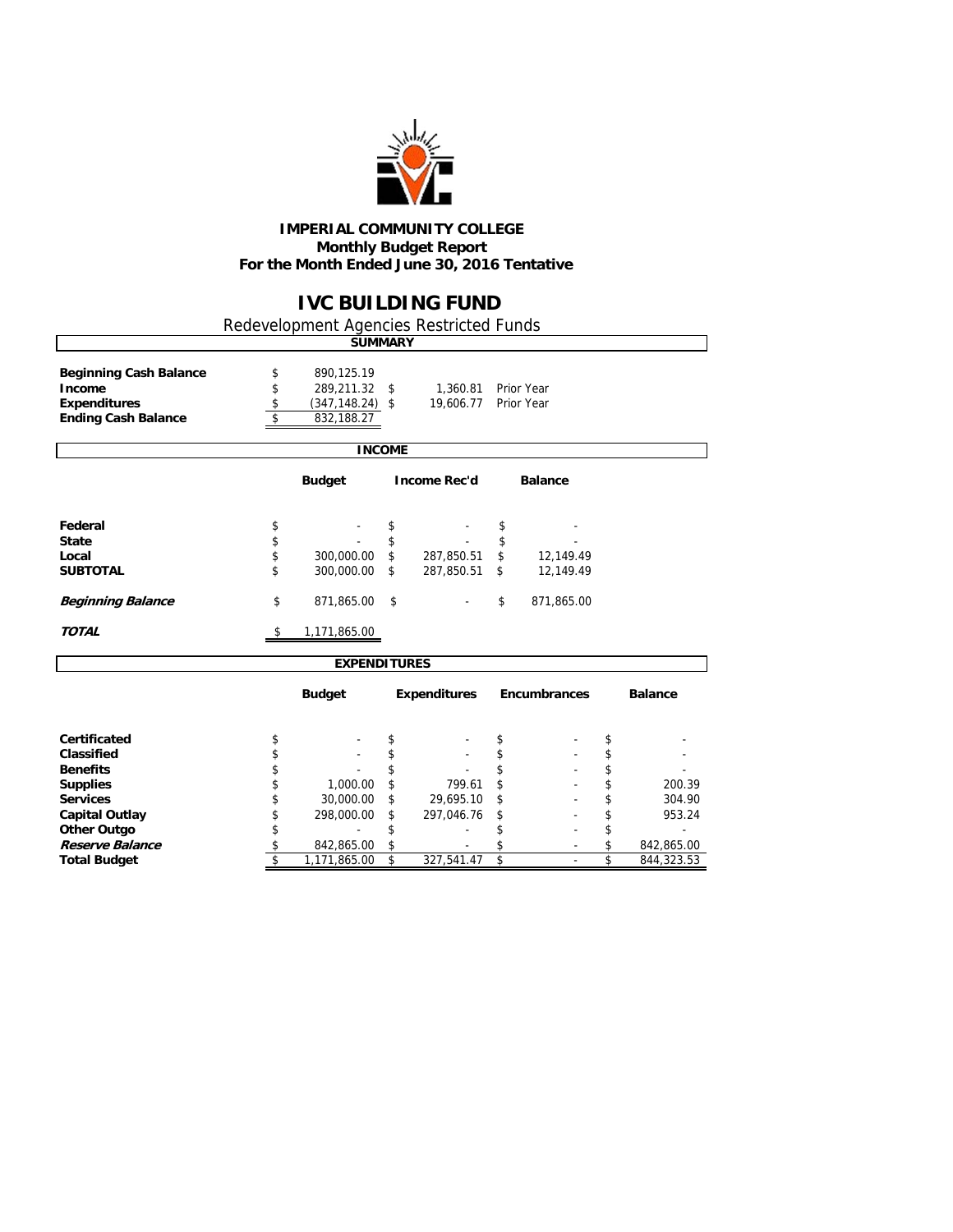

#### **IMPERIAL COMMUNITY COLLEGE Monthly Budget Report For the Month Ended June 30, 2016 Tentative**

# **IVC SELF-INSURANCE FUND**

|                                                                                              |                      | <b>SUMMARY</b>                   |               |                        |          |                     |          |                |  |  |  |
|----------------------------------------------------------------------------------------------|----------------------|----------------------------------|---------------|------------------------|----------|---------------------|----------|----------------|--|--|--|
| <b>Beginning Cash Balance</b><br>Income<br><b>Expenditures</b><br><b>Ending Cash Balance</b> | \$<br>\$<br>\$<br>\$ | 52,630.35<br>353.87<br>52,984.22 | \$<br>\$      | 85.96 Prior Year<br>ä, |          | Prior Year          |          |                |  |  |  |
|                                                                                              |                      |                                  | <b>INCOME</b> |                        |          |                     |          |                |  |  |  |
| <b>Budget</b><br><b>Income Rec'd</b><br><b>Balance</b>                                       |                      |                                  |               |                        |          |                     |          |                |  |  |  |
| Federal<br><b>State</b>                                                                      | \$<br>\$             |                                  | \$<br>\$      |                        | \$<br>\$ |                     |          |                |  |  |  |
| Local<br><b>SUBTOTAL</b>                                                                     | \$<br>\$             | 300.00<br>300.00                 | \$<br>\$      | 267.91<br>267.91       | \$<br>\$ | 32.09<br>32.09      |          |                |  |  |  |
| <b>Beginning Balance</b>                                                                     | \$                   | 52,716.00                        | \$            |                        | \$       | 52,716.00           |          |                |  |  |  |
| <b>TOTAL</b>                                                                                 | \$                   | 53,016.00                        |               |                        |          |                     |          |                |  |  |  |
|                                                                                              |                      | <b>EXPENDITURES</b>              |               |                        |          |                     |          |                |  |  |  |
|                                                                                              |                      | <b>Budget</b>                    |               | <b>Expenditures</b>    |          | <b>Encumbrances</b> |          | <b>Balance</b> |  |  |  |
| Certificated                                                                                 | \$                   |                                  | \$            |                        | \$       |                     | \$       |                |  |  |  |
| Classified<br><b>Benefits</b>                                                                | \$<br>\$             |                                  | \$<br>\$      |                        | \$<br>\$ |                     | \$<br>\$ |                |  |  |  |
| <b>Supplies</b>                                                                              | \$                   |                                  | \$            |                        | \$       |                     | \$       |                |  |  |  |
| <b>Services</b>                                                                              | \$                   |                                  | \$            |                        | \$       |                     | \$       |                |  |  |  |
| <b>Capital Outlay</b>                                                                        | \$<br>\$             |                                  | \$<br>\$      |                        | \$<br>\$ |                     | \$<br>\$ |                |  |  |  |
| <b>Other Outgo</b><br>Reserve Balance                                                        | \$                   | 53,016.00                        | \$            |                        | \$       | 53,016.00           | \$       |                |  |  |  |
| <b>Total Budget</b>                                                                          | \$                   | 53,016.00                        | \$            |                        | \$       | 53,016.00           | \$       |                |  |  |  |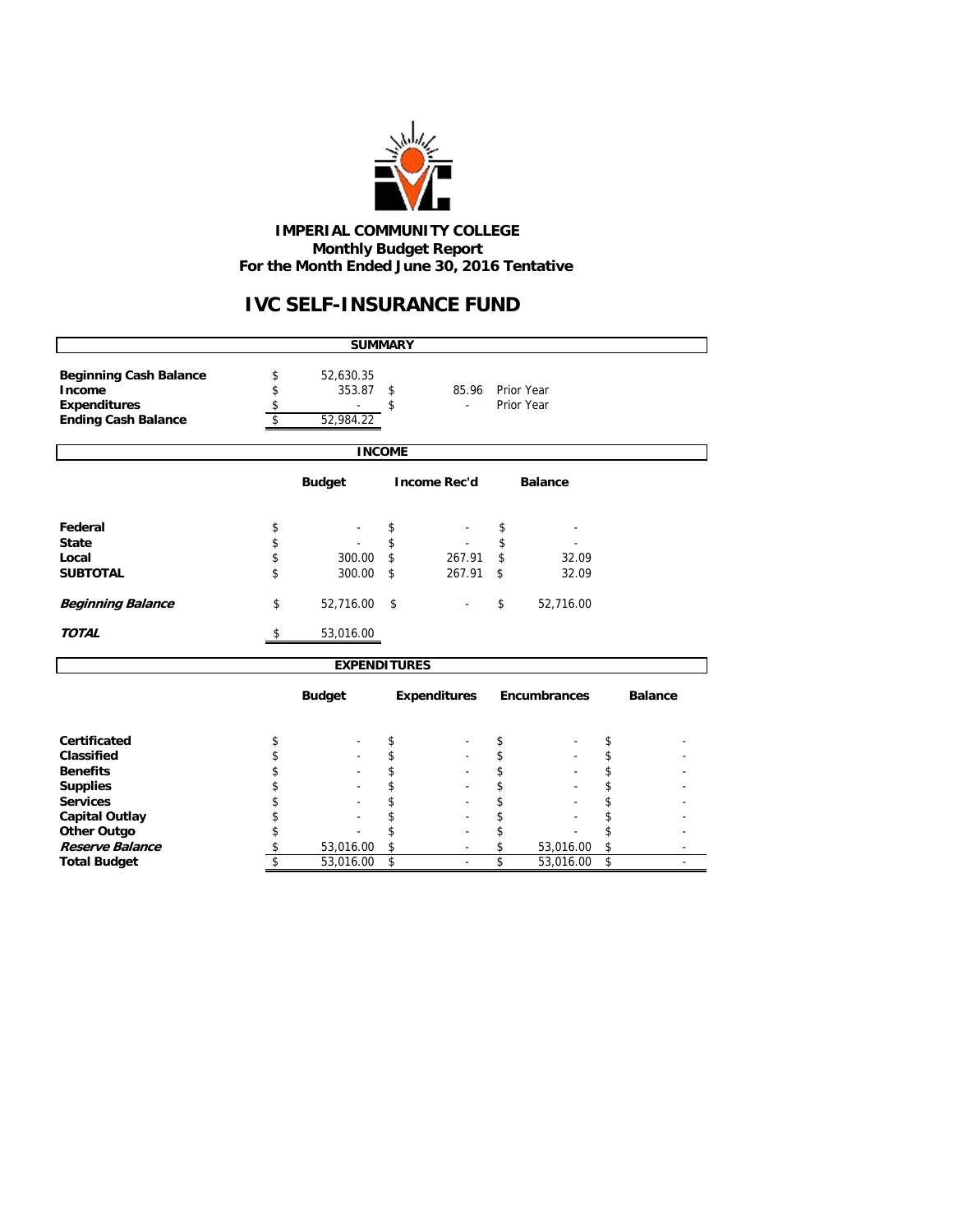

#### **Monthly Budget Report For the Month Ended June 30, 2016 Tentative IMPERIAL COMMUNITY COLLEGE**

## **GENERAL OBLIGATION BOND FUND**

|                                                                                              |                                                                                                                                         |                     | Measure L |                     |    |              |    |                |  |  |  |  |
|----------------------------------------------------------------------------------------------|-----------------------------------------------------------------------------------------------------------------------------------------|---------------------|-----------|---------------------|----|--------------|----|----------------|--|--|--|--|
|                                                                                              |                                                                                                                                         | <b>SUMMARY</b>      |           |                     |    |              |    |                |  |  |  |  |
| <b>Beginning Cash Balance</b><br>Income<br><b>Expenditures</b><br><b>Ending Cash Balance</b> | 9,900.16<br>\$<br>\$<br>493.55<br>\$<br>249.36<br>Prior Year<br>\$<br>Prior Year<br>$(10, 393.71)$ \$<br>$\overline{\phantom{a}}$<br>\$ |                     |           |                     |    |              |    |                |  |  |  |  |
|                                                                                              |                                                                                                                                         | <b>INCOME</b>       |           |                     |    |              |    |                |  |  |  |  |
| <b>Budget</b><br><b>Income Rec'd</b><br><b>Balance</b>                                       |                                                                                                                                         |                     |           |                     |    |              |    |                |  |  |  |  |
| Federal                                                                                      | \$                                                                                                                                      |                     | \$        |                     | \$ |              |    |                |  |  |  |  |
| <b>State</b>                                                                                 | \$                                                                                                                                      |                     | \$        |                     | \$ |              |    |                |  |  |  |  |
| Local                                                                                        | \$                                                                                                                                      | 245.00              | \$        | 244.19              | \$ | 0.81         |    |                |  |  |  |  |
| <b>SUBTOTAL</b>                                                                              | \$                                                                                                                                      | 245.00              | \$        | 244.19              | \$ | 0.81         |    |                |  |  |  |  |
| <b>Beginning Balance</b>                                                                     | \$                                                                                                                                      | 10,149.00           | \$        |                     | \$ | 10,149.00    |    |                |  |  |  |  |
| <b>TOTAL</b>                                                                                 | \$                                                                                                                                      | 10,394.00           |           |                     |    |              |    |                |  |  |  |  |
|                                                                                              |                                                                                                                                         | <b>EXPENDITURES</b> |           |                     |    |              |    |                |  |  |  |  |
|                                                                                              |                                                                                                                                         | <b>Budget</b>       |           | <b>Expenditures</b> |    | Encumbrances |    | <b>Balance</b> |  |  |  |  |
| Certificated                                                                                 | \$                                                                                                                                      |                     | \$        |                     | \$ |              | \$ |                |  |  |  |  |
| Classified                                                                                   | \$                                                                                                                                      |                     | \$        |                     | \$ |              | \$ |                |  |  |  |  |
| <b>Benefits</b>                                                                              | \$                                                                                                                                      |                     | \$        |                     | \$ |              | \$ |                |  |  |  |  |
| <b>Supplies</b>                                                                              | \$                                                                                                                                      |                     |           |                     | \$ |              | \$ |                |  |  |  |  |
| <b>Services</b>                                                                              | \$                                                                                                                                      | 10,394.00           | \$        | 10,393.71           | \$ |              | \$ | 0.29           |  |  |  |  |
| <b>Capital Outlay</b>                                                                        | \$                                                                                                                                      |                     | \$        |                     | \$ |              | \$ |                |  |  |  |  |
| Other Outgo                                                                                  | \$                                                                                                                                      |                     | \$        |                     | \$ |              | \$ |                |  |  |  |  |
| Reserve Balance                                                                              | \$                                                                                                                                      |                     | \$        |                     | \$ |              | \$ |                |  |  |  |  |
| <b>Total Budget</b>                                                                          | \$                                                                                                                                      | 10,394.00           | \$        | 10,393.71           | \$ |              | \$ | 0.29           |  |  |  |  |